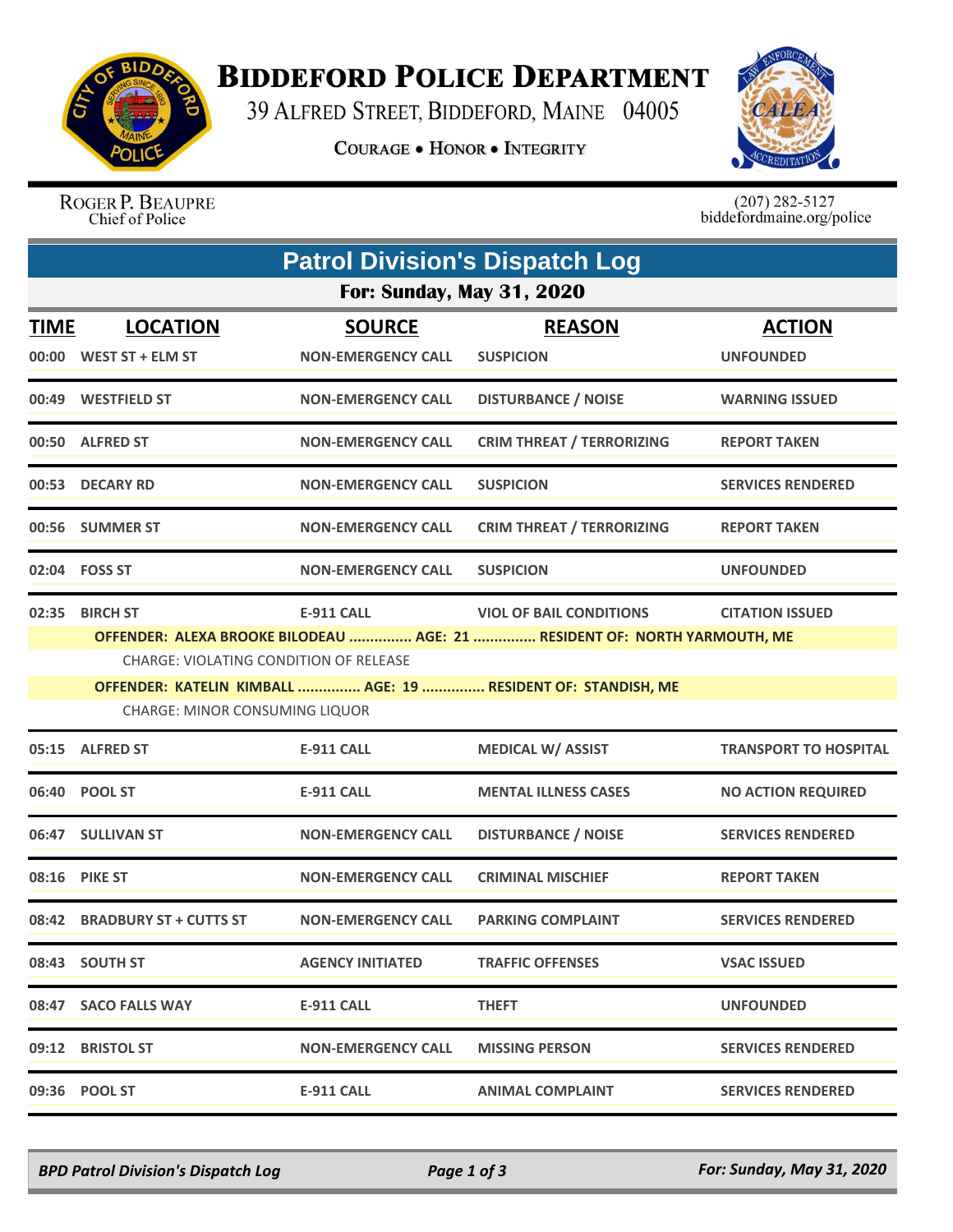| <b>TIME</b> | <b>LOCATION</b>                | <b>SOURCE</b>             | <b>REASON</b>              | <b>ACTION</b>                |
|-------------|--------------------------------|---------------------------|----------------------------|------------------------------|
|             | 10:11 ALFRED ST                | <b>AGENCY INITIATED</b>   | <b>TRAFFIC OFFENSES</b>    | <b>WARNING ISSUED</b>        |
|             | 10:11 BIRCH ST                 | <b>RADIO</b>              | <b>PAPERWORK</b>           | <b>PAPERWORK SERVED</b>      |
|             | 10:21 WEST ST                  | <b>AGENCY INITIATED</b>   | <b>TRAFFIC OFFENSES</b>    | <b>VSAC ISSUED</b>           |
|             | 10:48 ELM ST                   | <b>AGENCY INITIATED</b>   | <b>TRAFFIC OFFENSES</b>    | <b>WARNING ISSUED</b>        |
|             | <b>10:58 HILL ST</b>           | <b>WALK-IN AT STATION</b> | <b>PROPERTY RETREIVAL</b>  | <b>SERVICES RENDERED</b>     |
|             | 11:04 MAY ST                   | <b>AGENCY INITIATED</b>   | <b>TRAFFIC OFFENSES</b>    | <b>WARNING ISSUED</b>        |
|             | 11:22 SOUTH ST                 | <b>AGENCY INITIATED</b>   | <b>TRAFFIC OFFENSES</b>    | <b>VSAC ISSUED</b>           |
|             | 11:50 SOUTH ST                 | <b>AGENCY INITIATED</b>   | <b>TRAFFIC OFFENSES</b>    | <b>WARNING ISSUED</b>        |
|             | 12:29 MAIN ST                  | <b>AGENCY INITIATED</b>   | <b>TRAFFIC OFFENSES</b>    | <b>WARNING ISSUED</b>        |
|             | 12:38 SOUTH ST                 | <b>WALK-IN AT STATION</b> | <b>CIVIL COMPLAINT</b>     | <b>SERVICES RENDERED</b>     |
|             | 12:47 ELM ST                   | <b>AGENCY INITIATED</b>   | <b>TRAFFIC OFFENSES</b>    | <b>VSAC ISSUED</b>           |
|             | 12:59 SHELTRA AVE + GRANITE ST | <b>E-911 CALL</b>         | 911 MISUSE                 | <b>SERVICES RENDERED</b>     |
|             | 12:59 WENTWORTH ST             | <b>NON-EMERGENCY CALL</b> | <b>CIVIL COMPLAINT</b>     | <b>SERVICES RENDERED</b>     |
|             | 13:42 PROSPECT ST              | <b>NON-EMERGENCY CALL</b> | <b>CODES ENFORCEMENT</b>   | <b>REFERRED OTHER AGENCY</b> |
|             | 13:56 WENTWORTH ST             | <b>NON-EMERGENCY CALL</b> | <b>SUSPICION</b>           | <b>SERVICES RENDERED</b>     |
|             | <b>13:58 BRADBURY ST</b>       | <b>AGENCY INITIATED</b>   | <b>PAPERWORK</b>           | <b>NEGATIVE CONTACT</b>      |
|             | 14:06 WEST ST                  | <b>NON-EMERGENCY CALL</b> | <b>CIVIL COMPLAINT</b>     | <b>CIVIL COMPLAINT</b>       |
|             | 14:56 WENTWORTH ST             | <b>NON-EMERGENCY CALL</b> | <b>DISTURBANCE / NOISE</b> | <b>WARNING ISSUED</b>        |
|             | 15:04 ALFRED ST                | <b>NON-EMERGENCY CALL</b> | <b>PUBLIC ASSIST</b>       | <b>SERVICES RENDERED</b>     |
|             | <b>15:12 MAIN ST</b>           | <b>NON-EMERGENCY CALL</b> | <b>SUSPICION</b>           | <b>SERVICES RENDERED</b>     |
|             | 15:24 ELM ST + GRAYSON ST      | <b>AGENCY INITIATED</b>   | <b>TRAFFIC OFFENSES</b>    | <b>WARNING ISSUED</b>        |
|             | 15:52 HILL ST + KING ST        | <b>AGENCY INITIATED</b>   | <b>TRAFFIC OFFENSES</b>    | <b>WARNING ISSUED</b>        |
|             | 16:06 BACON ST + ALFRED ST     | <b>AGENCY INITIATED</b>   | <b>TRAFFIC OFFENSES</b>    | <b>WARNING ISSUED</b>        |
|             | 16:13 HILL ST + RITZ AVE       | <b>AGENCY INITIATED</b>   | <b>TRAFFIC OFFENSES</b>    | <b>WARNING ISSUED</b>        |
|             | 16:21 ALFRED ST + DENTAL AVE   | <b>AGENCY INITIATED</b>   | <b>TRAFFIC OFFENSES</b>    | <b>VSAC ISSUED</b>           |

*BPD Patrol Division's Dispatch Log Page 2 of 3 For: Sunday, May 31, 2020*